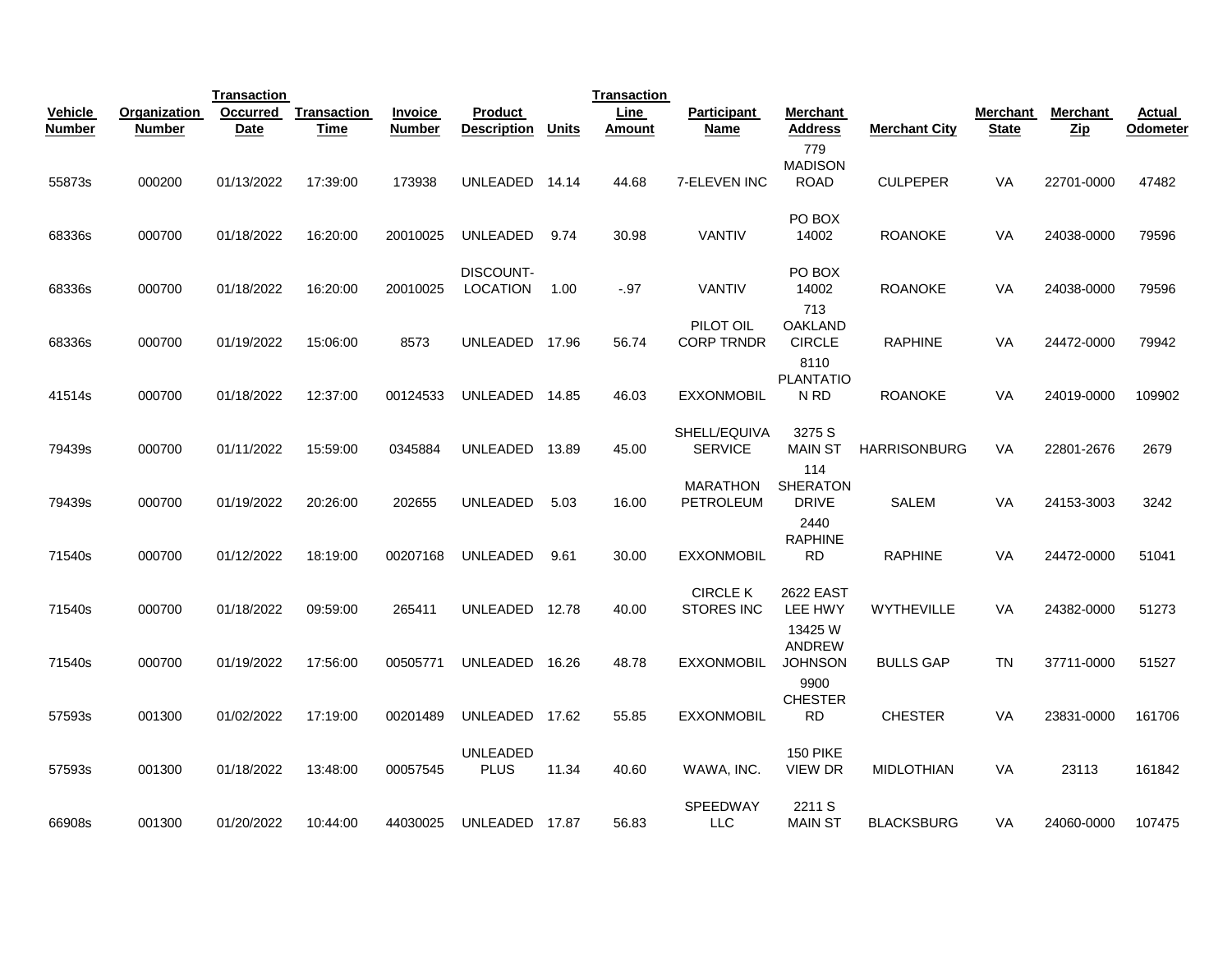|                |              | <b>Transaction</b> |                    |                |                                     |              | <b>Transaction</b> |                                                   |                                             |                                   |                 |            |          |
|----------------|--------------|--------------------|--------------------|----------------|-------------------------------------|--------------|--------------------|---------------------------------------------------|---------------------------------------------|-----------------------------------|-----------------|------------|----------|
| <b>Vehicle</b> | Organization | <b>Occurred</b>    | <b>Transaction</b> | <b>Invoice</b> | <b>Product</b>                      |              | Line               | <b>Participant</b>                                | Merchant                                    |                                   | <b>Merchant</b> | Merchant   | Actual   |
| <b>Number</b>  | Number       | <b>Date</b>        | Time               | <b>Number</b>  | <b>Description</b>                  | <b>Units</b> | <b>Amount</b>      | <b>Name</b>                                       | <b>Address</b>                              | Merchant City                     | <b>State</b>    | Zip        | Odometer |
| 74602s         | 001300       | 01/06/2022         | 10:34:00           | 34020025       | UNLEADED                            | 26.61        | 85.13              | VANTIV                                            | PO BOX<br>14002                             | <b>ROANOKE</b>                    | VA              | 24038-0000 | 69299    |
| 74602s         | 001300       | 01/09/2022         | 20:03:00           | 3215           | UNLEADED                            | 22.04        | 66.09              | PILOT OIL<br><b>CORP TRNDR</b>                    | <b>800 WATT</b><br><b>RD</b>                | <b>KNOXVILLE</b>                  | <b>TN</b>       | 37932-0000 | 69586    |
| 74602s         | 001300       | 01/11/2022         | 06:44:00           | 00288452       | UNLEADED                            | 26.08        | 79.26              | <b>BP</b><br><b>EXPLORATION STRAWBER</b><br>& OIL | 7401<br><b>RY PLAI</b>                      | <b>KNOXVILLE</b>                  | <b>TN</b>       | 37924-0000 | 69934    |
| 74602s         | 001300       | 01/18/2022         | 18:07:00           | 00090966       | UNLEADED<br>BLEND 10% 24.71         |              | 78.57              | <b>HEARTLAND</b><br><b>PMNT SYS</b>               | 2370<br><b>ROANOKE</b><br><b>ST</b>         | <b>CHRISTIANSBUR</b><br>G         | VA              | 24073-0000 | 70278    |
| 74602s         | 001300       | 01/19/2022         | 11:44:00           | 3795           | UNLEADED                            | 18.10        | 55.18              | PILOT OIL<br><b>CORP TRNDR</b>                    | <b>STATE</b><br><b>HIGHWAY</b><br>200       | <b>WINNSBORO</b>                  | SC              | 29180-0000 | 70597    |
| 74602s         | 001300       | 01/20/2022         | 13:41:00           | 9455           | UNLEADED 25.21                      |              | 76.86              | PILOT OIL<br><b>CORP TRNDR</b>                    | <b>STATE</b><br><b>HIGHWAY</b><br>200       | <b>WINNSBORO</b>                  | SC              | 29180-0000 | 70923    |
| 61721s         | 002100       | 01/20/2022         | 16:38:00           | 00040407       | UNLEADED 21.21                      |              | 70.00              | <b>EXXONMOBIL</b>                                 | 1154 5TH<br><b>STREET</b>                   | <b>CHARLOTTESVIL</b><br><b>LE</b> | <b>VA</b>       | 22901-0000 | 61699    |
| 69954s         | 002800       | 01/15/2022         | 15:38:00           | 00024903       | UNLEADED                            | 9.49         | 30.00              | WAWA, INC.                                        | 12564<br><b>BROAD</b><br>STREET RD          | <b>RICHMOND</b>                   | VA              | 23233      | 149545   |
| 69954s         | 002800       | 01/15/2022         | 17:05:00           | 00235111       | <b>UNLEADED</b>                     | 6.56         | 20.75              | <b>EXXONMOBIL</b>                                 | <b>CROSS</b><br><b>COUNTRY</b><br><b>RD</b> | <b>MINERAL</b>                    | VA              | 23117-0000 | 149800   |
| 69954s         | 002800       | 01/22/2022         | 16:44:00           | 00000782       | DISCOUNT-<br><b>PARTICIPA</b><br>NT | 1.00         | $-10.00$           | FDCS NORTH - CHALLENG<br><b>SYSS</b>              | 4025<br>ER AVE                              | <b>ROANOKE</b>                    | VA              | 24012-0000 | 149949   |
|                |              |                    |                    |                | <b>CHANGE</b><br><b>FULL</b>        |              |                    | FDCS NORTH - CHALLENG                             | 4025                                        |                                   |                 |            |          |
| 69954s         | 002800       | 01/22/2022         | 16:44:00           | 00000782       | <b>SERVICE</b>                      | 1.00         | 99.98              | <b>SYSS</b><br>FDCS NORTH - CHALLENG              | ER AVE<br>4025                              | <b>ROANOKE</b>                    | VA              | 24012-0000 | 149949   |
| 69954s         | 002800       | 01/22/2022         | 16:44:00           | 00000782       | <b>TAX SALES</b>                    | 1.00         | 4.02               | <b>SYSS</b>                                       | ER AVE<br>100                               | <b>ROANOKE</b>                    | <b>VA</b>       | 24012-0000 | 149949   |
| pa10           | 003700       | 01/12/2022         | 18:03:00           | 00808762       | <b>UNLEADED</b>                     | 15.18        | 46.00              | VALERO                                            | <b>VETERANS</b><br>DR.                      | <b>RICHLANDS</b>                  | VA              | 24641-0000 | 98879    |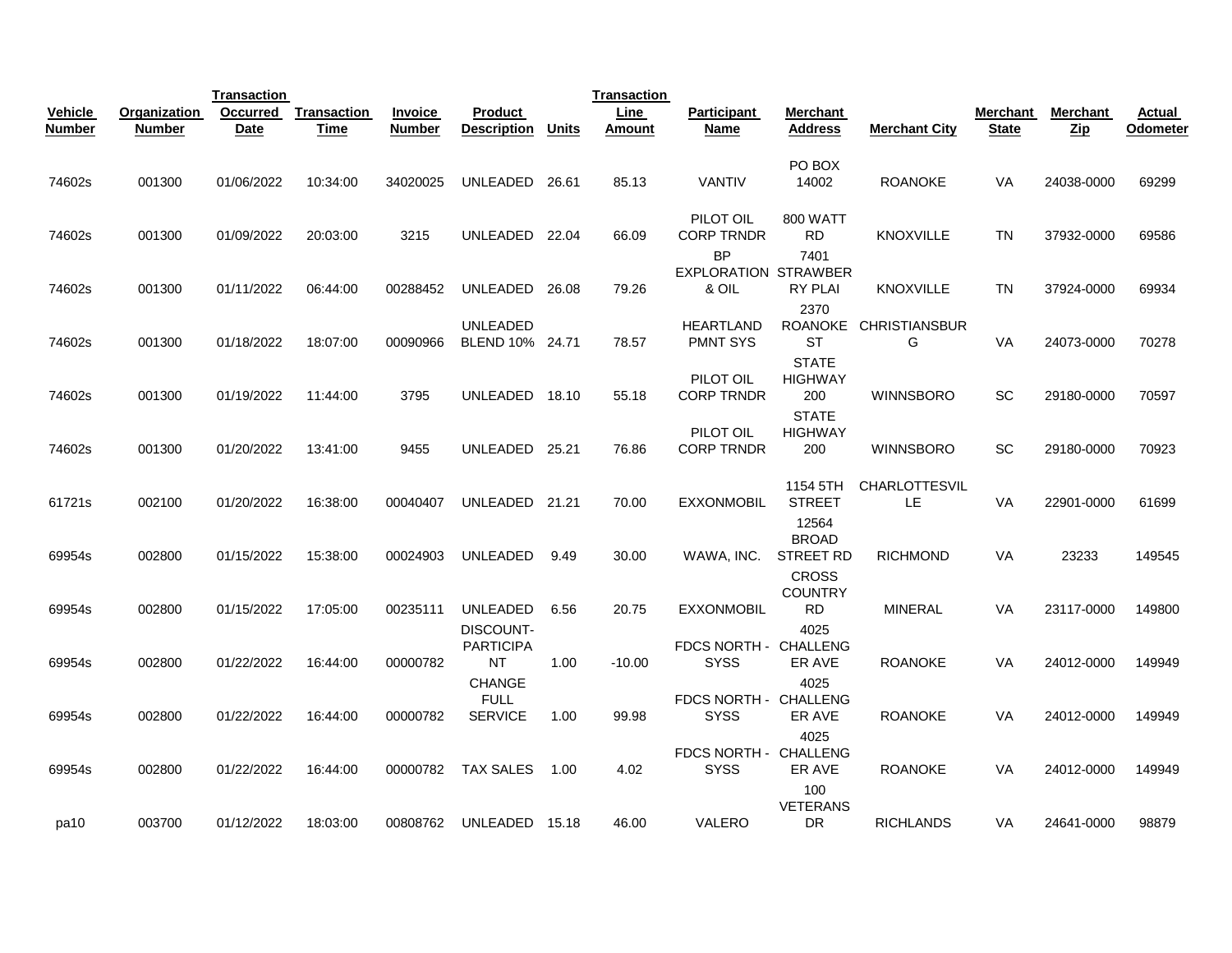|                |               | <b>Transaction</b> |                    |                |                                     |              | <b>Transaction</b> |                                      |                                     |                      |              |                      |          |
|----------------|---------------|--------------------|--------------------|----------------|-------------------------------------|--------------|--------------------|--------------------------------------|-------------------------------------|----------------------|--------------|----------------------|----------|
| <b>Vehicle</b> | Organization  | <b>Occurred</b>    | <b>Transaction</b> | <b>Invoice</b> | Product                             |              | Line               | Participant                          | <b>Merchant</b>                     |                      | Merchant     | <b>Merchant</b>      | Actual   |
| <b>Number</b>  | <b>Number</b> | <b>Date</b>        | Time               | <b>Number</b>  | <b>Description</b>                  | <b>Units</b> | Amount             | Name                                 | <b>Address</b>                      | <b>Merchant City</b> | <b>State</b> | $_{\underline{Zip}}$ | Odometer |
| pa10           | 003700        | 01/18/2022         | 17:15:00           | 00814897       | UNLEADED                            | 15.15        | 47.42              | VALERO                               | 100<br><b>VETERANS</b><br><b>DR</b> | <b>RICHLANDS</b>     | VA           | 24641-0000           | 99197    |
| 66987s         | 004000        | 01/18/2022         | 14:35:00           | 0599753        | <b>UNLEADED</b>                     | 10.59        | 33.46              | SHELL/EQUIVA<br><b>SERVICE</b>       | 2099 LEE<br><b>HWY</b>              | <b>BRISTOL</b>       | <b>VA</b>    | 24201-1625           | 71250    |
| 66987s         | 004000        | 01/19/2022         | 08:55:00           | 0198994        | UNLEADED 10.27                      |              | 32.88              | SHELL/EQUIVA<br><b>SERVICE</b>       | 1450 N<br><b>MAIN ST</b><br>622 N   | <b>MARION</b>        | VA           | 24354-4316           | 71438    |
| 79441s         | 004000        | 01/14/2022         | 16:26:00           | 416455         | UNLEADED                            | 19.36        | 60.00              | <b>CIRCLE K</b><br><b>STORES INC</b> | <b>MARINE</b><br><b>BLVD</b>        | <b>JACKSONVILLE</b>  | <b>NC</b>    | 28540-0000           | 12685    |
| 58894s         | 004400        | 01/15/2022         | 16:31:00           | 00711571       | <b>UNLEADED</b>                     | 8.30         | 26.56              | <b>EXXONMOBIL</b>                    | 809 GLADE<br><b>RD</b><br>1520      | <b>BLACKSBURG</b>    | VA           | 24060-0000           | 136876   |
| 76299s         | 007700        | 01/05/2022         | 10:21:00           | 00759291       | <b>UNLEADED</b>                     | 9.04         | 27.84              | SHEETZ, INC.                         | SALISBURY<br><b>HIGHWAY</b>         | <b>STATESVILLE</b>   | <b>NC</b>    | 28677-6250           | 6370     |
| 76299s         | 007700        | 01/05/2022         | 19:31:00           | 00413090       | UNLEADED 15.57                      |              | 47.65              | <b>SUN</b><br><b>COMPANY INC</b>     | 1808 E 16TH<br><b>AVE</b><br>2301 W | <b>CORDELE</b>       | GA           | 31015-0000           | 6762     |
| 76299s         | 007700        | 01/07/2022         | 15:47:00           | 47150025       | UNLEADED 14.62                      |              | 43.28              | EG RETAIL LLC                        | <b>HIGHWAY</b><br>390               | <b>LYNN HAVEN</b>    | <b>FL</b>    | 32444-0000           | 7088     |
| 76299s         | 007700        | 01/11/2022         | 14:23:00           | 142308         | <b>UNLEADED</b>                     | 16.75        | 51.90              | MARATHON<br>PETROLEUM                | 4808 E HWY<br>390                   | PANAMA CITY          | FL.          | 32404-5731           | 7445     |
| 76299s         | 007700        | 01/14/2022         | 15:40:00           | 00983272       | UNLEADED 15.16                      |              | 47.89              | <b>EXXONMOBIL</b>                    | 102 STATE<br><b>DOCKS RD</b>        | <b>EUFAULA</b>       | AL.          | 36027-0000           | 7779     |
| 76299s         | 007700        | 01/15/2022         | 09:39:00           | 00023430       | UNLEADED 14.25                      |              | 42.47              | <b>EXXONMOBIL</b>                    | 1103 HYATT<br><b>STREET</b>         | <b>GAFFNEY</b>       | SC           | 29341-0000           | 8134     |
| 76299s         | 007700        | 01/15/2022         | 14:18:00           | 18460025       | <b>UNLEADED</b>                     | 10.99        | 34.95              | <b>VANTIV</b>                        | PO BOX<br>14002                     | <b>ROANOKE</b>       | <b>VA</b>    | 24038-0000           | 8349     |
| 76299s         | 007700        | 01/15/2022         | 14:18:00           | 18460025       | <b>DISCOUNT-</b><br><b>LOCATION</b> | 1.00         | $-.33$             | <b>VANTIV</b>                        | PO BOX<br>14002                     | <b>ROANOKE</b>       | VA           | 24038-0000           | 8349     |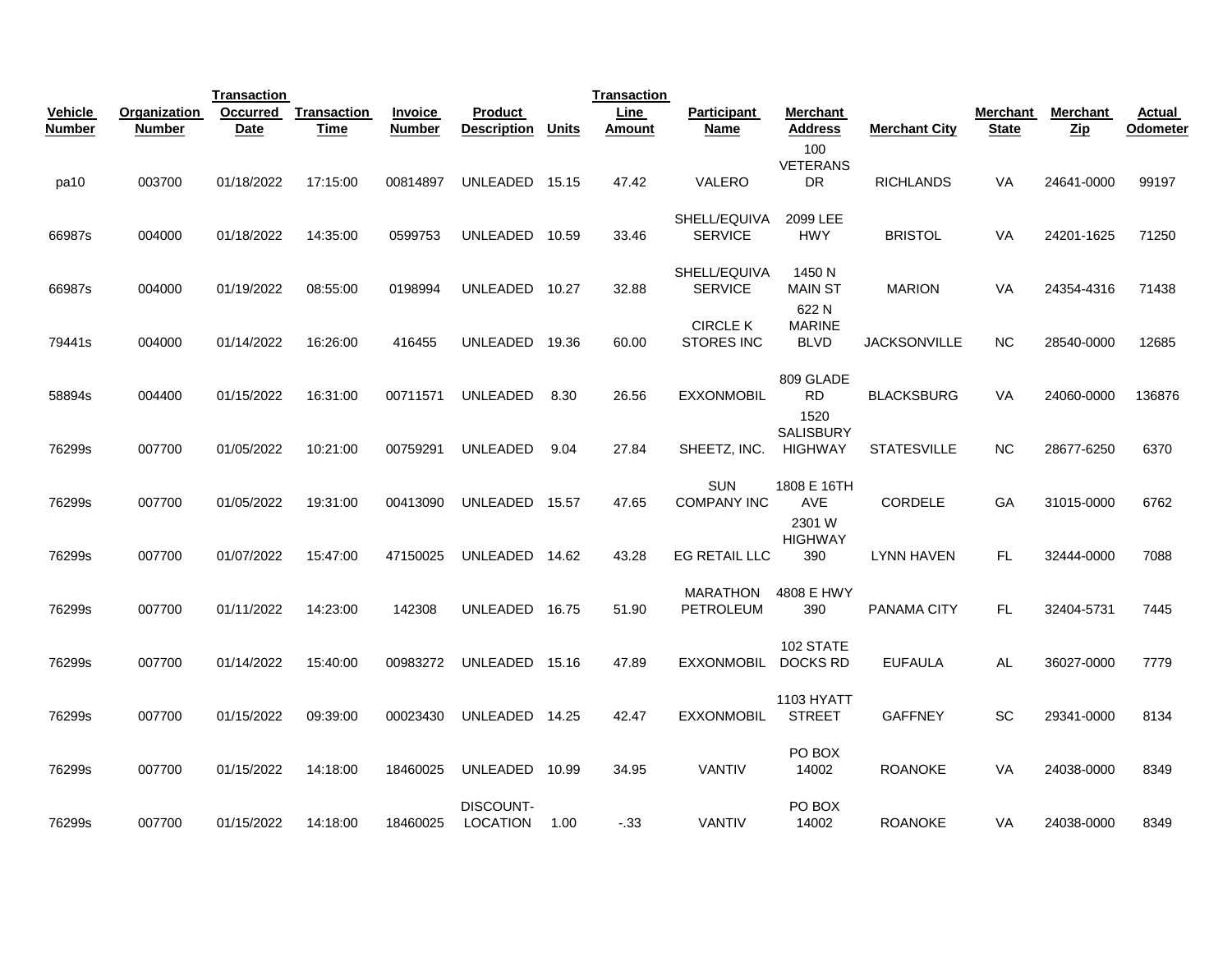|                                 |                        | <b>Transaction</b> |                     |                                 |                                      |       | <b>Transaction</b> |                                  |                                     |                      |                          |                        |                    |
|---------------------------------|------------------------|--------------------|---------------------|---------------------------------|--------------------------------------|-------|--------------------|----------------------------------|-------------------------------------|----------------------|--------------------------|------------------------|--------------------|
| <b>Vehicle</b><br><b>Number</b> | Organization<br>Number | Occurred<br>Date   | Transaction<br>Time | <b>Invoice</b><br><b>Number</b> | <b>Product</b><br><b>Description</b> | Units | Line<br>Amount     | Participant<br>Name              | Merchant<br><b>Address</b>          | <b>Merchant City</b> | Merchant<br><b>State</b> | Merchant<br><b>Zip</b> | Actual<br>Odometer |
| 65571s                          | 007700                 | 01/05/2022         | 10:20:00            | 00759113                        | UNLEADED                             | 15.18 | 46.74              | SHEETZ, INC.                     | 1520<br><b>SALISBURY</b><br>HIGHWAY | <b>STATESVILLE</b>   | <b>NC</b>                | 28677-6250             | 114377             |
| 65571s                          | 007700                 | 01/05/2022         | 19:28:00            | 00413080                        | UNLEADED 15.72                       |       | 48.11              | <b>SUN</b><br><b>COMPANY INC</b> | 1808 E 16TH<br>AVE                  | <b>CORDELE</b>       | GA                       | 31015-0000             | 114775             |
| 65571s                          | 007700                 | 01/07/2022         | 15:47:00            | 47270025                        | UNLEADED 12.95                       |       | 38.32              | EG RETAIL LLC                    | 2301 W<br><b>HIGHWAY</b><br>390     | LYNN HAVEN           | FL                       | 32444-0000             | 115095             |
| 65571s                          | 007700                 | 01/11/2022         | 16:52:00            | 00243614                        | UNLEADED 14.76                       |       | 49.60              | <b>EXXONMOBIL</b>                | 2505 HWY<br>231 N                   | <b>PANAMA CITY</b>   | <b>FL</b>                | 32401-0000             | 115394             |
| 65571s                          | 007700                 | 01/14/2022         | 15:39:00            | 00983270                        | UNLEADED 16.24                       |       | 51.31              | EXXONMOBIL DOCKS RD              | 102 STATE                           | <b>EUFAULA</b>       | AL                       | 36027-0000             | 114742             |
| 65571s                          | 007700                 | 01/15/2022         | 09:39:00            | 00023429                        | UNLEADED 14.68                       |       | 43.76              | <b>EXXONMOBIL</b>                | <b>1103 HYATT</b><br><b>STREET</b>  | <b>GAFFNEY</b>       | SC                       | 29341-0000             | 11610              |
| 65571s                          | 007700                 | 01/15/2022         | 14:24:00            | 24100025                        | UNLEADED 10.69                       |       | 34.01              | <b>VANTIV</b>                    | PO BOX<br>14002                     | <b>ROANOKE</b>       | VA                       | 24038-0000             | 116319             |
| 55257s                          | 010305                 | 01/05/2022         | 15:02:00            | 00030324                        | UNLEADED                             | 28.95 | 88.00              | WAWA, INC.                       | 11111<br><b>NOKESVILL</b><br>E RD   | <b>MANASSAS</b>      | VA                       | 20110-2025             | 86860              |
| 55257s                          | 010305                 | 01/18/2022         | 14:18:00            | 00049428                        | <b>UNLEADED</b><br><b>PLUS</b>       | .17   | .59                | WAWA, INC.                       | 11111<br><b>NOKESVILL</b><br>E RD   | <b>MANASSAS</b>      | VA                       | 20110-2025             | 87256              |
| 55257s                          | 010305                 | 01/18/2022         | 14:24:00            | 00049432                        | UNLEADED                             | 30.75 | 94.70              | WAWA, INC.                       | 11111<br><b>NOKESVILL</b><br>E RD   | <b>MANASSAS</b>      | VA                       | 20110-2025             | 87256              |
| 77324s                          | 010305                 | 01/06/2022         | 12:49:00            | 00014541                        | UNLEADED 14.68                       |       | 46.38              | <b>SUN</b><br><b>COMPANY INC</b> | 9110<br><b>CENTREVIL</b><br>LE RD   | <b>MANASSAS</b>      | VA                       | 20110-0000             | 21572              |
| 77324s                          | 010305                 | 01/13/2022         | 16:20:00            | 00339279                        | UNLEADED 13.24                       |       | 41.03              | <b>EXXONMOBIL</b>                | 9901<br><b>WELLINGT</b><br>ON RD    | <b>MANASSAS</b>      | VA                       | 20110-5720             | 21775              |
| 77324s                          | 010305                 | 01/13/2022         | 16:24:00            | 00339283                        | UNLEADED                             | 3.23  | 10.01              | EXXONMOBIL                       | 9901<br><b>WELLINGT</b><br>ON RD    | <b>MANASSAS</b>      | VA                       | 20110-5720             | 0                  |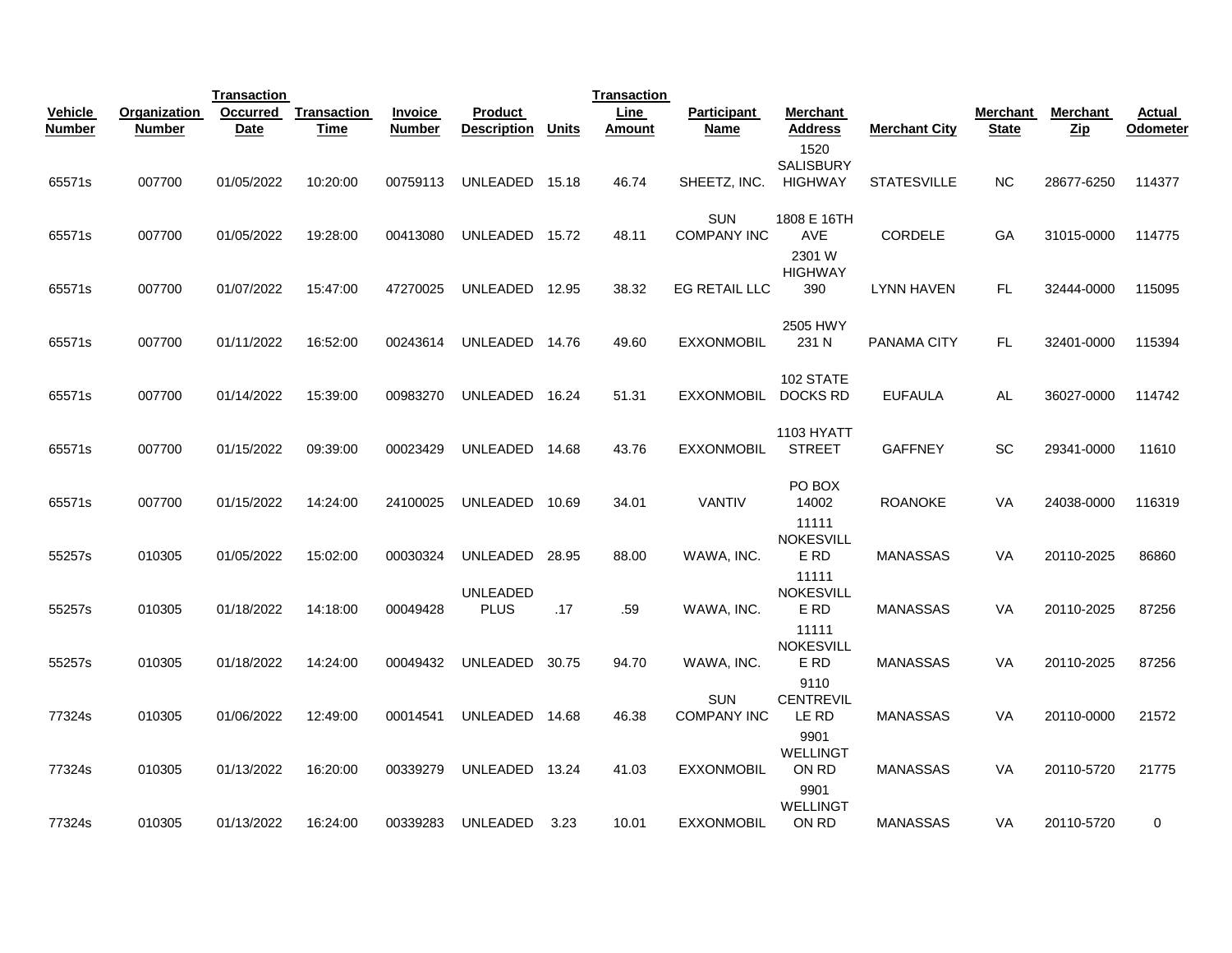|                                 |                        | <b>Transaction</b>      |                     |                                 |                                 |       | <b>Transaction</b> |                                                 |                                          |                      |                          |                                  |                           |
|---------------------------------|------------------------|-------------------------|---------------------|---------------------------------|---------------------------------|-------|--------------------|-------------------------------------------------|------------------------------------------|----------------------|--------------------------|----------------------------------|---------------------------|
| <b>Vehicle</b><br><b>Number</b> | Organization<br>Number | Occurred<br><b>Date</b> | Transaction<br>Time | <b>Invoice</b><br><b>Number</b> | Product<br><b>Description</b>   | Units | Line<br>Amount     | Participant<br>Name                             | <b>Merchant</b><br><b>Address</b>        | <b>Merchant City</b> | Merchant<br><b>State</b> | Merchant<br>$_{\underline{Zip}}$ | <b>Actual</b><br>Odometer |
|                                 |                        |                         |                     |                                 |                                 |       |                    | <b>CITGO</b><br>PETROLEUM                       | 16112 JEB<br><b>STUART</b>               |                      |                          |                                  |                           |
| 68262s                          | 017100                 | 01/11/2022              | 09:43:00            | 094333                          | UNLEADED                        | 4.97  | 14.91              | <b>CORP</b>                                     | <b>HWY</b>                               | <b>STUART</b>        | VA                       | 24171-0000                       | 144110                    |
| 68262s                          | 017100                 | 01/11/2022              | 18:23:00            | 182325                          | UNLEADED                        | 8.99  | 26.96              | <b>CITGO</b><br><b>PETROLEUM</b><br><b>CORP</b> | 16112 JEB<br><b>STUART</b><br><b>HWY</b> | <b>STUART</b>        | VA                       | 24171-0000                       | 144372                    |
|                                 |                        |                         |                     |                                 |                                 |       |                    |                                                 |                                          |                      |                          |                                  |                           |
| 61746S                          | 017600                 | 01/02/2022              | 13:52:00            | 52030025                        | UNLEADED                        | 19.00 | 60.79              | <b>VANTIV</b>                                   | PO BOX<br>14002                          | <b>ROANOKE</b>       | VA                       | 24038-0000                       | 154637                    |
|                                 |                        |                         |                     |                                 | DISCOUNT-                       |       |                    |                                                 | PO BOX                                   |                      |                          |                                  |                           |
| 61746S                          | 017600                 | 01/02/2022              | 13:52:00            | 52030025                        | <b>LOCATION</b>                 | 1.00  | $-.57$             | <b>VANTIV</b>                                   | 14002<br>698                             | <b>ROANOKE</b>       | VA                       | 24038-0000                       | 154637                    |
| 68294S                          | 018300                 | 01/19/2022              | 13:43:00            | 43230025                        | UNLEADED                        | 9.73  | 30.17              | <b>VANTIV</b>                                   | <b>BRANDON</b><br>AVE SW                 | <b>ROANOKE</b>       | VA                       | 24015-0000                       | 74600                     |
|                                 |                        |                         |                     |                                 |                                 |       |                    | <b>BP</b><br><b>EXPLORATION</b>                 | 2726<br><b>FRANKLIN</b>                  |                      |                          |                                  |                           |
| 68294S                          | 018300                 | 01/20/2022              | 15:10:00            | 00212139                        | <b>LABOR</b>                    | 1.00  | 20.00              | & OIL<br><b>BP</b>                              | <b>ROAD S</b><br>2726                    | <b>ROANOKE</b>       | <b>VA</b>                | 24014-0000                       | 74602                     |
| 77347s                          | 018300                 | 01/21/2022              | 12:31:00            | 00212954                        | <b>MISCELLAN</b><br>EOUS        | 1.00  | 4.95               | EXPLORATION<br>& OIL                            | FRANKLIN<br><b>ROAD S</b>                | <b>ROANOKE</b>       | VA                       | 24014-0000                       | 7623                      |
|                                 |                        |                         |                     |                                 |                                 |       |                    | <b>BP</b><br><b>EXPLORATION</b>                 | 2726<br>FRANKLIN                         |                      |                          |                                  |                           |
| 77347s                          | 018300                 | 01/21/2022              | 12:31:00            | 00212954                        | <b>TAX SALES</b>                | 1.00  | 3.53               | & OIL<br><b>BP</b>                              | ROAD <sub>S</sub><br>2726                | <b>ROANOKE</b>       | VA                       | 24014-0000                       | 7623                      |
| 77347s                          | 018300                 | 01/21/2022              | 12:31:00            | 00212954                        | <b>MISCELLAN</b><br><b>EOUS</b> | 1.00  | 66.65              | EXPLORATION<br>& OIL                            | <b>FRANKLIN</b><br><b>ROAD S</b>         | <b>ROANOKE</b>       | <b>VA</b>                | 24014-0000                       | 7623                      |
|                                 |                        |                         |                     |                                 |                                 |       |                    | <b>BP</b>                                       | 2726                                     |                      |                          |                                  |                           |
| 77347s                          | 018300                 | 01/21/2022              | 12:31:00            | 00212954                        | <b>LABOR</b>                    | 1.00  | 32.00              | EXPLORATION<br>& OIL                            | <b>FRANKLIN</b><br><b>ROAD S</b>         | <b>ROANOKE</b>       | VA                       | 24014-0000                       | 7623                      |
|                                 |                        |                         |                     |                                 |                                 |       |                    |                                                 | <b>GEORGE</b><br>WASHINGT                | CHARLOTTE            |                          |                                  |                           |
| 48470s                          | 021200                 | 01/13/2022              | 14:52:00            | 00127379                        | UNLEADED                        | 20.94 | 67.00              | <b>EXXONMOBIL</b>                               | ON HW<br>7721                            | <b>COURT H</b>       | VA                       | 23923-0000                       | 172821                    |
| 57597s                          | 021200                 | 01/14/2022              | 13:30:00            | 133045                          | UNLEADED                        | 16.35 | 50.00              | CONOCOPHILL RICHMOND<br><b>IPS</b>              | <b>HWY</b>                               | <b>APPOMATTOX</b>    | <b>VA</b>                | 24522-8680                       | 135053                    |
|                                 |                        |                         |                     |                                 |                                 |       |                    |                                                 | 80                                       |                      |                          |                                  |                           |
| 71582s                          | 021200                 | 01/14/2022              | 15:20:00            | 20530025                        | UNLEADED                        | 16.07 | 49.82              | <b>VANTIV</b>                                   | WESTLAKE<br><b>ROAD</b>                  | <b>HARDY</b>         | VA                       | 24101-0000                       | 164640                    |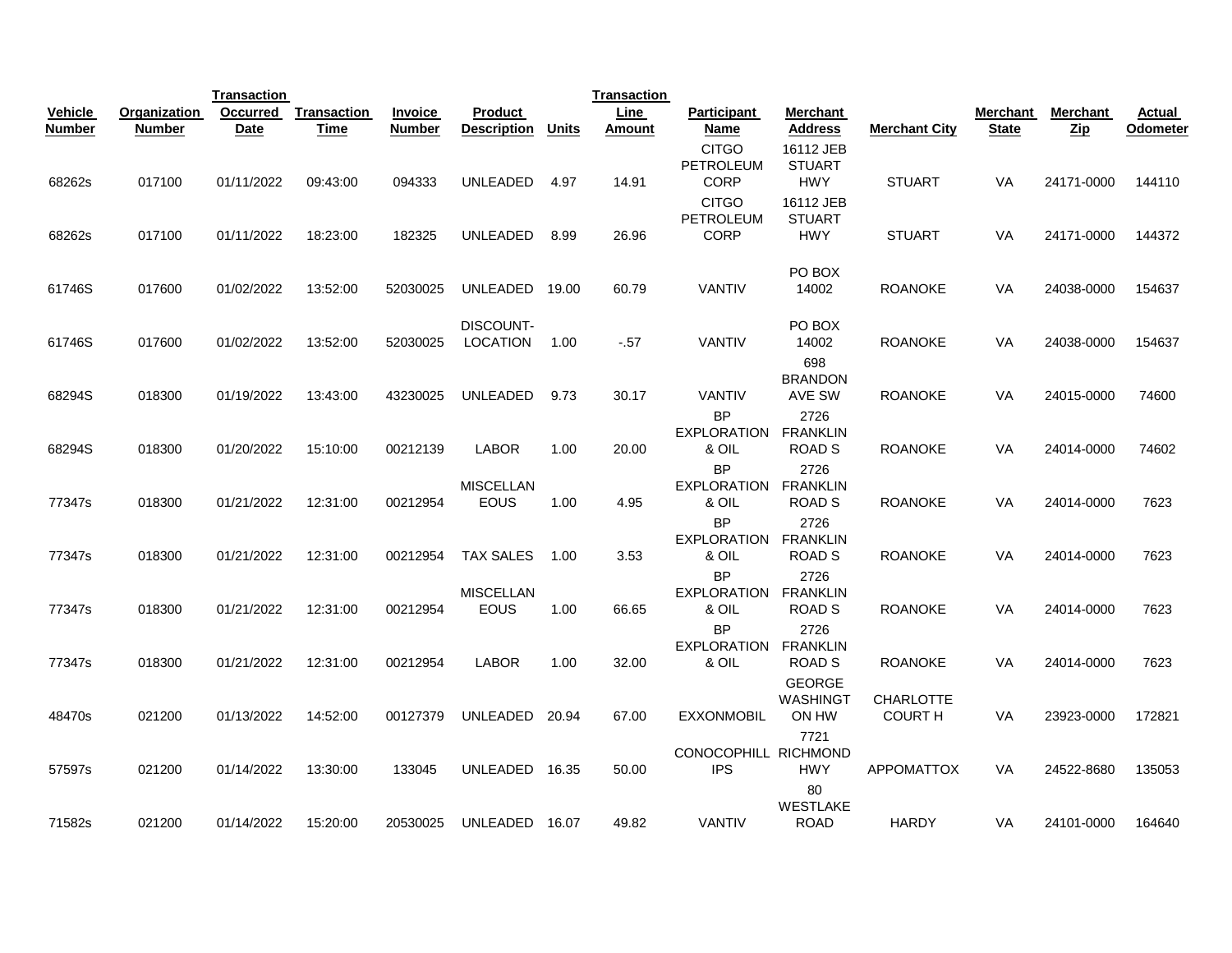|                  |                  | <b>Transaction</b>       |                      |                  |                                                 |               | <b>Transaction</b> |                                            |                                                                                   |                                    |              |                          |                 |
|------------------|------------------|--------------------------|----------------------|------------------|-------------------------------------------------|---------------|--------------------|--------------------------------------------|-----------------------------------------------------------------------------------|------------------------------------|--------------|--------------------------|-----------------|
| <b>Vehicle</b>   | Organization     | Occurred                 | Transaction          | <b>Invoice</b>   | <b>Product</b>                                  |               | Line               | <b>Participant</b>                         | Merchant                                                                          |                                    | Merchant     | <b>Merchant</b>          | Actual          |
| <b>Number</b>    | <b>Number</b>    | Date                     | Time                 | <b>Number</b>    | <b>Description</b>                              | <b>Units</b>  | Amount             | <b>Name</b>                                | Address                                                                           | <b>Merchant City</b>               | <b>State</b> | <b>Zip</b>               | Odometer        |
| 71582s<br>79420s | 021200<br>021200 | 01/14/2022<br>01/05/2022 | 15:20:00<br>15:55:00 | 20530025<br>2674 | <b>DISCOUNT-</b><br><b>LOCATION</b><br>UNLEADED | 1.00<br>13.00 | $-.48$<br>39.00    | VANTIV<br>PILOT OIL<br><b>CORP TRNDR</b>   | 80<br><b>WESTLAKE</b><br><b>ROAD</b><br>110 RIVER<br><b>POINT</b><br><b>DRIVE</b> | <b>HARDY</b><br><b>DANVILLE</b>    | VA<br>VA     | 24101-0000<br>24541-0000 | 164640<br>30563 |
|                  |                  |                          |                      |                  |                                                 |               |                    |                                            | 110 RIVER                                                                         |                                    |              |                          |                 |
| 79420s           | 021200           | 01/14/2022               | 16:23:00             | 8801             | <b>UNLEADED</b><br><b>PLUS</b>                  | 14.47         | 47.00              | PILOT OIL<br><b>CORP TRNDR</b>             | <b>POINT</b><br><b>DRIVE</b><br>1120                                              | <b>DANVILLE</b>                    | <b>VA</b>    | 24541-0000               | 30894           |
| 68316s           | 021300           | 01/07/2022               | 10:49:00             | 0014936          | <b>UNLEADED</b>                                 | 8.30          | 26.23              | SHELL/EQUIVA COURTHOU<br><b>SERVICE</b>    | SE RD                                                                             | <b>NORTH</b><br><b>CHESTERFIEL</b> | VA           | 23236-3269               | 101888          |
| 79423s           | 021300           | 01/19/2022               | 12:31:00             | 8250             | UNLEADED                                        | 12.29         | 36.00              | LOVES<br><b>COUNTRY</b><br><b>STORES</b>   | 2307<br><b>SOUTH</b><br><b>STREET</b>                                             | <b>FRANKLIN</b>                    | VA           | 23851-0000               | 8308            |
| 79428s           | 021300           | 01/10/2022               | 09:50:00             | 00002424         | UNLEADED                                        | 4.74          | 15.00              | FDCS NORTH - LANKFORD<br><b>SYSS</b>       | 25220<br><b>HWY</b>                                                               | <b>ONLEY</b>                       | <b>VA</b>    | 23418-0000               | 11984           |
| 79428s           | 021300           | 01/12/2022               | 09:49:00             | 00216680         | UNLEADED                                        | 4.74          | 15.00              | <b>EXXONMOBIL</b>                          | 26081<br>LANKFORD<br><b>HWY</b>                                                   | <b>ONLEY</b>                       | VA           | 23418-3012               | 12031           |
| 60244s           | 021600           | 01/11/2022               | 15:33:00             | 00196552         | UNLEADED                                        | 11.39         | 36.67              | SHEETZ, INC.                               | 216 EAST<br><b>MAIN ST</b>                                                        | LOUISA                             | VA           | 23093-6502               | 147375          |
| 80243s           | 021700           | 01/05/2022               | 09:46:00             | 00635896         | UNLEADED 11.04                                  |               | 34.24              | <b>BP</b><br>EXPLORATION JONESBOR<br>& OIL | 191<br>O RD                                                                       | <b>ABINGDON</b>                    | VA           | 24210-0000               | 44753           |
| 80243s           | 021700           | 01/05/2022               | 13:08:00             | 00033986         | <b>UNLEADED</b>                                 | 8.12          | 25.84              | BP<br><b>EXPLORATION</b><br>& OIL          | 3529 LEE<br><b>JACKSON</b><br><b>HWY</b>                                          | <b>STAUNTON</b>                    | VA           | 24401-0000               | 44591           |
| 80243s           | 021700           | 01/07/2022               | 12:48:00             | 00037569         | UNLEADED                                        | 8.45          | 26.88              | <b>BP</b><br><b>EXPLORATION</b><br>& OIL   | 3529 LEE<br><b>JACKSON</b><br><b>HWY</b>                                          | <b>STAUNTON</b>                    | VA           | 24401-0000               | 45177           |
| 80243s           | 021700           | 01/11/2022               | 16:00:00             | 0125401          | UNLEADED 12.53                                  |               | 38.83              | SHELL/EQUIVA JONESBOR<br><b>SERVICE</b>    | <b>182 OLD</b><br>O RD                                                            | <b>ABINGDON</b>                    | <b>VA</b>    | 24210-4714               | 45482           |
| 80244s           | 021700           | 01/11/2022               | 08:26:00             | 00527537         | UNLEADED 18.34                                  |               | 56.85              | SHEETZ, INC.                               | 1340 N 4TH<br><b>ST</b>                                                           | WYTHEVILLE                         | VA           | 24382-1000               | 1722            |
|                  |                  |                          |                      |                  |                                                 |               |                    |                                            |                                                                                   |                                    |              |                          |                 |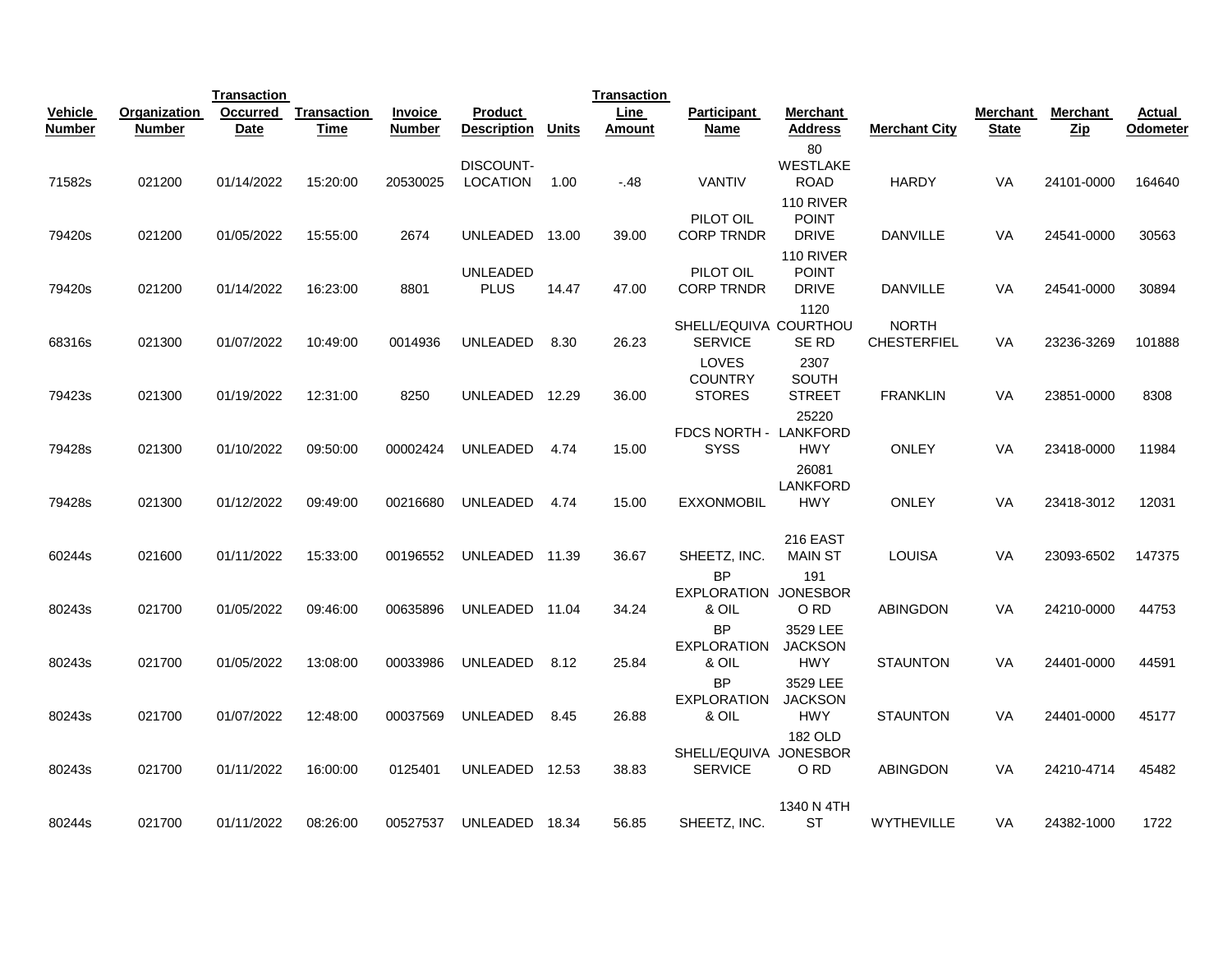|               |               | <b>Transaction</b> |             |                |                    |              | <b>Transaction</b> |                                           |                                              |                                 |              |                 |          |
|---------------|---------------|--------------------|-------------|----------------|--------------------|--------------|--------------------|-------------------------------------------|----------------------------------------------|---------------------------------|--------------|-----------------|----------|
| Vehicle       | Organization  | <b>Occurred</b>    | Transaction | <b>Invoice</b> | <b>Product</b>     |              | Line               | <b>Participant</b>                        | Merchant                                     |                                 | Merchant     | <b>Merchant</b> | Actual   |
| <b>Number</b> | <b>Number</b> | Date               | Time        | <b>Number</b>  | <b>Description</b> | <b>Units</b> | Amount             | Name                                      | Address                                      | <b>Merchant City</b>            | <b>State</b> | $_{\rm Zip}$    | Odometer |
| 80244s        | 021700        | 01/13/2022         | 13:42:00    | 00421325       | UNLEADED           | 17.95        | 56.00              | <b>BP</b><br><b>EXPLORATION</b><br>& OIL  | 44<br><b>STERRETT</b><br>RD                  | <b>FAIRFIELD</b>                | VA           | 24435-0000      | 2159     |
| 80244s        | 021700        | 01/14/2022         | 17:56:00    | 00451391       | UNLEADED           | 16.45        | 50.98              | SHEETZ, INC.                              | 1340 N 4TH<br><b>ST</b>                      | <b>WYTHEVILLE</b>               | <b>VA</b>    | 24382-1000      | 2542     |
| 55238s        | 021700        | 01/12/2022         | 11:00:00    | 110051         | UNLEADED           | 20.90        | 62.69              | <b>MARATHON</b><br><b>PETROLEUM</b>       | 504 E<br><b>MORGAN</b><br><b>AVENUE</b>      | <b>PENNINGTON</b><br>GAP        | <b>VA</b>    | 24277-3222      | 136107   |
| 55238s        | 021700        | 01/19/2022         | 15:33:00    | 00015884       | UNLEADED 21.04     |              | 63.96              | VALERO                                    | 193<br><b>WOODLAN</b><br>D DR SW             | <b>WISE</b>                     | VA           | 24293-0000      | 136452   |
| 77316s        | 021700        | 01/13/2022         | 10:10:00    | 101030         | UNLEADED           | 17.01        | 51.00              | <b>MARATHON</b><br>PETROLEUM              | 504 E<br><b>MORGAN</b><br><b>AVENUE</b>      | <b>PENNINGTON</b><br><b>GAP</b> | VA           | 24277-3222      | 51266    |
| 58866s        | 022000        | 01/06/2022         | 13:01:00    | 00110928       | UNLEADED 23.34     |              | 69.77              | SHEETZ, INC.                              | 4736 US<br><b>HIGHWAY</b><br>29N             | <b>GREENSBORO</b>               | <b>NC</b>    | 27405-9411      | 41282    |
|               |               |                    |             |                |                    |              |                    |                                           | 208 E<br><b>WASHINGT</b>                     |                                 |              |                 |          |
| 63795s        | 022100        | 01/20/2022         | 15:02:00    | 00534933       | UNLEADED           | 23.67        | 78.12              | <b>EXXONMOBIL</b>                         | ON ST<br>2846<br>NORTH LEE                   | <b>MIDDLEBURG</b>               | VA           | 20118-0000      | 101811   |
| 76266s        | 030801        | 01/09/2022         | 15:00:00    | 00157890       | UNLEADED           | 16.74        | 53.56              | <b>EXXONMOBIL</b>                         | <b>HIGHWAY</b><br>2440                       | <b>LEXINGTON</b>                | VA           | 24450-0000      | 13348    |
| 76278s        | 030801        | 01/08/2022         | 15:11:00    | 00193268       | UNLEADED           | 11.05        | 34.58              | <b>EXXONMOBIL</b>                         | <b>RAPHINE</b><br>RD                         | <b>RAPHINE</b>                  | <b>VA</b>    | 24472-0000      | 17393    |
| 74678s        | 034000        | 01/13/2022         | 21:57:00    | 0775767        | UNLEADED           | 15.55        | 51.33              | SHELL/EQUIVA 4448 S LEE<br><b>SERVICE</b> | <b>HWY</b>                                   | <b>NATURAL</b><br><b>BRIDGE</b> | VA           | 24578-3566      | 32094    |
| 79448s        | 034000        | 01/14/2022         | 07:37:00    | 00262208       | <b>UNLEADED</b>    | 7.81         | 25.00              | <b>EXXONMOBIL</b>                         | 2030<br><b>ROSSER</b><br><b>AVE</b>          | WAYNESBORO                      | <b>VA</b>    | 22980-0000      | 5097     |
| 74634S        | 034100        | 01/21/2022         | 16:09:00    | 00941929       | UNLEADED           | 15.29        | 44.03              | SHEETZ, INC.                              | 1683<br><b>BERRYVILL</b><br>E PIKE           | <b>WINCHESTER</b>               | <b>VA</b>    | 22602-          | 27051    |
| 74661s        | 047100        | 01/11/2022         | 16:31:00    | 00461687       | <b>UNLEADED</b>    | 6.13         | 20.00              | <b>EXXONMOBIL</b>                         | 13000<br><b>FAIRLAKES</b><br><b>SHOPPING</b> | <b>FAIRFAX</b>                  | VA           | 22030-0000      | 39837    |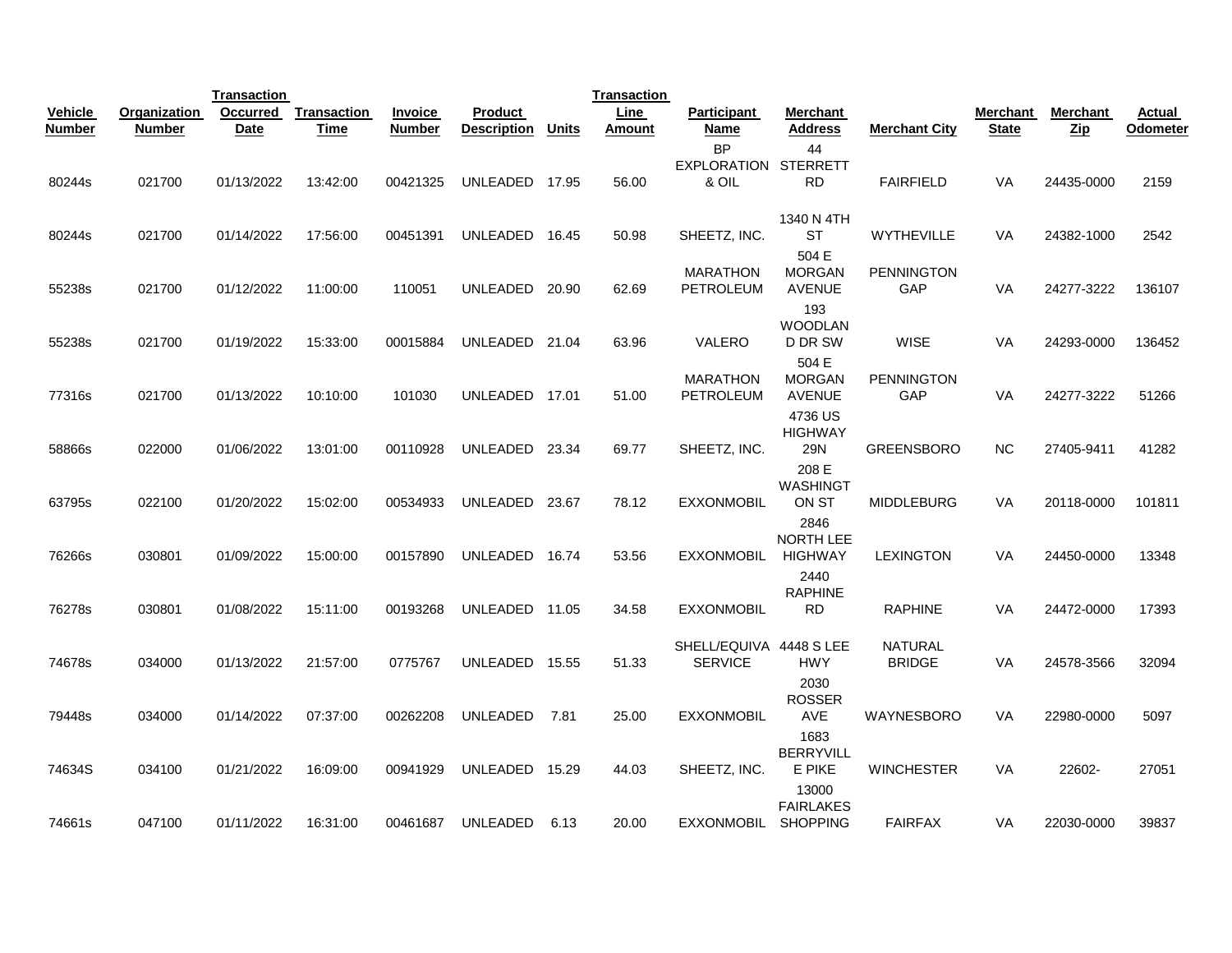|                                 |                                      | <b>Transaction</b>      |                            |                                 |                                      |       | <b>Transaction</b> |                                  |                                                     |                         |                          |                 |                           |
|---------------------------------|--------------------------------------|-------------------------|----------------------------|---------------------------------|--------------------------------------|-------|--------------------|----------------------------------|-----------------------------------------------------|-------------------------|--------------------------|-----------------|---------------------------|
| <b>Vehicle</b><br><b>Number</b> | <b>Organization</b><br><b>Number</b> | Occurred<br><b>Date</b> | <b>Transaction</b><br>Time | <b>Invoice</b><br><b>Number</b> | <b>Product</b><br><b>Description</b> | Units | Line<br>Amount     | <b>Participant</b><br>Name       | <b>Merchant</b><br>Address                          | <b>Merchant City</b>    | <b>Merchant</b><br>State | <b>Merchant</b> | <b>Actual</b><br>Odometer |
|                                 |                                      |                         |                            |                                 |                                      |       |                    |                                  | 1621 N<br>SHENANDO                                  |                         |                          | Zip             |                           |
| 74661s                          | 047100                               | 01/14/2022              | 17:38:00                   | 00433861                        | <b>UNLEADED</b>                      | 7.66  | 23.75              | SHEETZ, INC.<br><b>BP</b>        | AH AVE                                              | <b>FRONT ROYAL</b>      | VA                       | 22630-3641      | 39911                     |
| 69951s                          | 047100                               | 01/18/2022              | 14:33:00                   | 00988618                        | UNLEADED                             | 10.00 | 31.49              | <b>EXPLORATION</b><br>& OIL      | 1501 LEE<br><b>HIGHWAY</b>                          | <b>BRISTOL</b>          | VA                       | 24201-0000      | 62863                     |
| 69951s                          | 047100                               | 01/19/2022              | 11:24:00                   | 0199828                         | UNLEADED 15.22                       |       | 48.70              | SHELL/EQUIVA<br><b>SERVICE</b>   | 1450 N<br><b>MAIN ST</b><br>135                     | <b>MARION</b>           | VA                       | 24354-4316      | 63060                     |
| pa <sub>59</sub>                | 048100                               | 01/09/2022              | 16:03:00                   | 00845653                        | UNLEADED                             | 13.09 | 42.15              | SHEETZ, INC.                     | <b>MARKET</b><br><b>STREET</b>                      | ZION<br><b>CROSSRDS</b> | VA                       | 22942-7014      | 95232                     |
| pa <sub>59</sub>                | 048100                               | 01/12/2022              | 13:20:00                   | 00064703                        | UNLEADED                             | 15.40 | 46.20              | WAWA, INC.                       | 301 E<br><b>MERCURY</b><br><b>BLVD</b>              | <b>HAMPTON</b>          | VA                       | 23663-2105      | 95659                     |
| pa <sub>59</sub>                | 048100                               | 01/14/2022              | 14:01:00                   | 00167160                        | UNLEADED 15.17                       |       | 48.54              | SHEETZ, INC.                     | 600 EAST<br><b>NELSON</b><br><b>STREET</b>          | <b>LEXINGTON</b>        | VA                       | 24450-2732      | 96070                     |
| 79449s                          | 048500                               | 01/14/2022              | 18:24:00                   | 00024017                        | UNLEADED                             | 14.07 | 43.77              | <b>EXXONMOBIL</b>                | 2947 LITTLE<br><b>RIVER</b><br><b>ROAD</b>          | <b>RADFORD</b>          | VA                       | 24141-0000      | 75068                     |
| pa28                            | 048600                               | 01/04/2022              | 11:53:00                   | 00799777                        | UNLEADED                             | 9.21  | 30.23              | SHEETZ, INC.                     | 111 W<br><b>RESERVOIR</b><br><b>RD</b>              | <b>WOODSTOCK</b>        | VA                       | 22664-1011      | 96095                     |
| pa28                            | 048600                               | 01/05/2022              | 15:48:00                   | 0543207                         | UNLEADED                             | 13.44 | 43.55              | SHELL/EQUIVA<br><b>SERVICE</b>   | 1617 E                                              | MARKET ST HARRISONBURG  | VA                       | 22801-5105      | 96391                     |
| <b>VBR6603</b>                  | 048600                               | 01/04/2022              | 09:58:00                   | 00734435                        | UNLEADED                             | 12.49 | 38.72              | SHEETZ, INC.                     | 1340 N 4TH<br><b>ST</b>                             | <b>WYTHEVILLE</b>       | VA                       | 24382-1000      | 139880                    |
| <b>VBR6603</b>                  | 048600                               | 01/10/2022              | 15:36:00                   | 153655                          | UNLEADED                             | 16.63 | 49.21              | <b>MARATHON</b><br>PETROLEUM     | <b>210 WEST</b><br><b>VIRGINIA</b><br><b>AVENUE</b> | <b>VINTON</b>           | VA                       | 24179-3318      | 140135                    |
| <b>VBR6603</b>                  | 048600                               | 01/15/2022              | 08:31:00                   | 083113                          | UNLEADED                             | 10.06 | 29.78              | <b>MARATHON</b><br>PETROLEUM     | <b>210 WEST</b><br><b>VIRGINIA</b><br><b>AVENUE</b> | <b>VINTON</b>           | VA                       | 24179-3318      | 140177                    |
| <b>VBR6604</b>                  | 048600                               | 12/31/2021              | 16:46:00                   | 00093900                        | UNLEADED 11.94                       |       | 36.79              | <b>SUN</b><br><b>COMPANY INC</b> | 9243<br><b>COURTHOU</b><br>SE RD                    | <b>SPOTSYLVANIA</b>     | VA                       | 22553-0000      | 246864                    |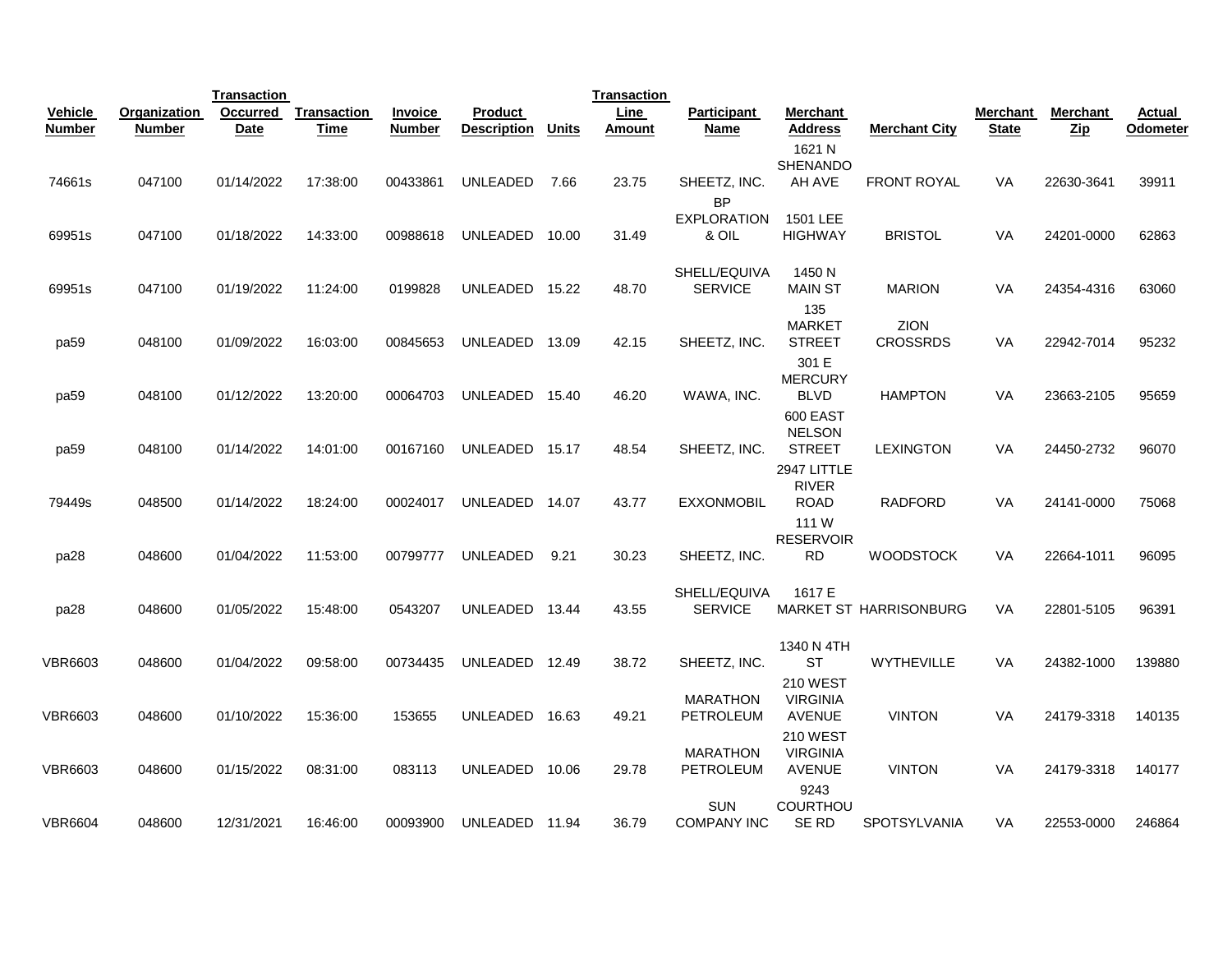|                |               | <b>Transaction</b> |             |                |                    |       | <b>Transaction</b> |                                    |                                                           |                             |          |                      |          |
|----------------|---------------|--------------------|-------------|----------------|--------------------|-------|--------------------|------------------------------------|-----------------------------------------------------------|-----------------------------|----------|----------------------|----------|
| <b>Vehicle</b> | Organization  | Occurred           | Transaction | <b>Invoice</b> | Product            |       | <b>Line</b>        | <b>Participant</b>                 | Merchant                                                  |                             | Merchant | Merchant             | Actual   |
| <b>Number</b>  | <b>Number</b> | <b>Date</b>        | Time        | <b>Number</b>  | <b>Description</b> | Units | <b>Amount</b>      | Name                               | <b>Address</b>                                            | <b>Merchant City</b>        | State    | $_{\underline{Zip}}$ | Odometer |
| <b>VBR6604</b> | 048600        | 01/04/2022         | 13:50:00    | 135042         | UNLEADED           | 8.35  | 25.74              | 7-ELEVEN INC                       | 10501<br>SE ROA<br>9127<br><b>COURTHOU</b>                | COURTHOU FREDERICKSBU<br>RG | VA       | 22407-0000           | 246950   |
| <b>VBR6604</b> | 048600        | 01/11/2022         | 16:08:00    | 160811         | UNLEADED           | 10.96 | 33.53              | 7-ELEVEN INC                       | SE ROAD                                                   | SPOTSYLVANIA                | VA       | 22553-0000           | 147077   |
| <b>VBR6604</b> | 048600        | 01/14/2022         | 13:30:00    | 133007         | UNLEADED           | 8.05  | 24.63              | 7-ELEVEN INC                       | 9127<br>COURTHOU<br><b>SE ROAD</b><br>1507 W O            | <b>SPOTSYLVANIA</b>         | VA       | 22553-0000           | 247256   |
| 80227s         | 057501        | 01/21/2022         | 09:02:00    | 00060075       | UNLEADED           | 10.00 | 31.00              | <b>EFS NATIONAL</b><br><b>BANK</b> | <b>EZELL</b><br><b>BLVD</b>                               | <b>SPARTANBURG</b>          | SC       | 29301-0000           | 2156     |
| 80228s         | 057501        | 01/14/2022         | 13:41:00    | 00154521       | UNLEADED           | 9.91  | 31.53              | SHEETZ, INC.                       | 15315<br>WASHINGT<br>ON ST<br>33899 OLD                   | HAYMARKET                   | VA       | 20169-2990           | 4982     |
| 80229s         | 058500        | 01/20/2022         | 15:05:00    | 00215520       | UNLEADED           | 12.67 | 40.54              | <b>EXXONMOBIL</b><br><b>BP</b>     | VALLEY<br><b>PIKE</b>                                     | <b>STRASBURG</b>            | VA       | 22657-0000           | 1373     |
| 65555s         | 059400        | 12/30/2021         | 11:15:00    | 00479242       | <b>UNLEADED</b>    | 1.42  | 4.70               | <b>EXPLORATION</b><br>& OIL        | <b>217 LEE</b><br><b>HWY</b>                              | <b>VERONA</b>               | VA       | 24482-0000           | 140037   |
| 65555s         | 059400        | 01/22/2022         | 18:23:00    | 01155462       | UNLEADED           | 4.33  | 14.14              | <b>EXXONMOBIL</b><br><b>CITGO</b>  | 101 LEE<br><b>HIGHWAY</b><br>24085                        | <b>VERONA</b>               | VA       | 24482-0000           | 140127   |
| 80213s         | 061800        | 01/13/2022         | 16:47:00    | 164711         | UNLEADED           | 11.46 | 35.51              | PETROLEUM<br><b>CORP</b>           | <b>CONSTITUT</b><br><b>ION HWY</b>                        | <b>UNIONVILLE</b>           | VA       | 22567-0000           | 25000    |
| pa40           | 063800        | 01/19/2022         | 11:14:00    | 00029723       | UNLEADED           | 7.40  | 23.69              | FDCS NORTH -<br><b>SYSS</b>        | <b>1770 EAST</b><br><b>MARKET</b><br><b>STREET</b><br>466 | <b>HARRISONBURG</b>         | VA       | 22801-0000           | 83385    |
| pa45           | 063800        | 01/04/2022         | 11:14:00    | 14100025       | UNLEADED           | 10.09 | 30.98              | <b>VANTIV</b>                      | <b>CUMMINGS</b><br>ST<br>2950                             | <b>ABINGDON</b>             | VA       | 24210-0000           | 81627    |
| pa116          | 063800        | 01/05/2022         | 09:59:00    | 00649818       | UNLEADED           | 19.53 | 63.26              | <b>EXXONMOBIL</b>                  | <b>SPOTSWO</b><br>OD TRAIL<br>2950                        | <b>HARRISONBURG</b>         | VA       | 22801-0000           | 119062   |
| pa118          | 063800        | 12/30/2021         | 09:31:00    | 00655540       | UNLEADED           | 2.41  | 7.83               | <b>EXXONMOBIL</b>                  | <b>SPOTSWO</b>                                            | OD TRAIL HARRISONBURG       | VA       | 22801-0000           | 66218    |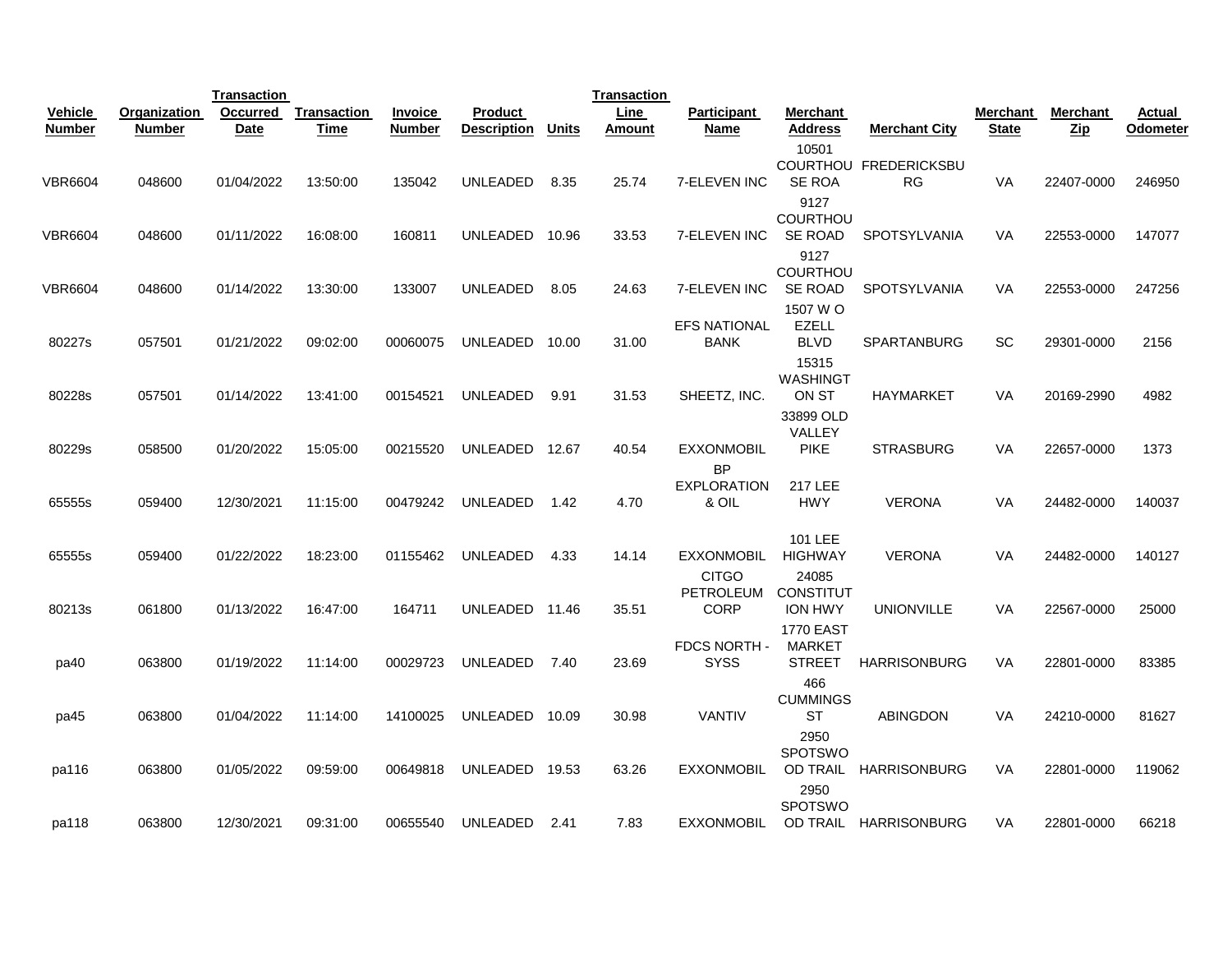|                |               | <b>Transaction</b> |             |                |                    |              | <b>Transaction</b> |                                          |                                              |                         |              |                 |                |
|----------------|---------------|--------------------|-------------|----------------|--------------------|--------------|--------------------|------------------------------------------|----------------------------------------------|-------------------------|--------------|-----------------|----------------|
| <b>Vehicle</b> | Organization  | <b>Occurred</b>    | Transaction | <b>Invoice</b> | <b>Product</b>     |              | <b>Line</b>        | <b>Participant</b>                       | Merchant                                     |                         | Merchant     | <b>Merchant</b> | Actual         |
| <b>Number</b>  | <b>Number</b> | Date               | Time        | <b>Number</b>  | <b>Description</b> | <b>Units</b> | Amount             | Name                                     | Address                                      | <b>Merchant City</b>    | <b>State</b> | $\mathbf{Zip}$  | Odometer       |
| 66913s         | 064300        | 01/14/2022         | 09:37:00    | 00014338       | UNLEADED           | 15.48        | 45.98              | SHEETZ, INC.                             | 135<br><b>MARKET</b><br><b>STREET</b>        | ZION<br><b>CROSSRDS</b> | VA           | 22942-7014      | 136724         |
| 69957s         | 064300        | 01/10/2022         | 10:16:00    | 00392788       | UNLEADED           | 10.57        | 32.67              | SHEETZ, INC.                             | 2016 S<br><b>MAIN ST</b><br><b>1770 EAST</b> | FARMVILLE               | <b>VA</b>    | 23901-7500      | 130290         |
| 68320s         | 064300        | 01/14/2022         | 12:05:00    | 00028986       | UNLEADED           | 17.45        | 55.85              | <b>FDCS NORTH -</b><br><b>SYSS</b>       | <b>MARKET</b><br><b>STREET</b>               | <b>HARRISONBURG</b>     | <b>VA</b>    | 22801-0000      | 108133         |
| 58871s         | 068300        | 01/12/2022         | 11:58:00    | 00351452       | UNLEADED           | 10.72        | 34.85              | <b>BP</b><br><b>EXPLORATION</b><br>& OIL | 329<br>WASHINGT<br>ON STREE                  | <b>MADISON</b>          | VA           | 22727-0000      | 170909         |
| 58871s         | 068300        | 01/12/2022         | 13:08:00    | 00351564       | WASH JOB           | 1.00         | 6.00               | <b>BP</b><br><b>EXPLORATION</b><br>& OIL | 329<br>WASHINGT<br>ON STREE                  | <b>MADISON</b>          | <b>VA</b>    | 22727-0000      | 170952         |
| 58871s         | 068300        | 01/12/2022         | 13:08:00    | 00351564       | UNLEADED           | 1.95         | 6.35               | <b>BP</b><br><b>EXPLORATION</b><br>& OIL | 329<br>WASHINGT<br>ON STREE                  | <b>MADISON</b>          | VA           | 22727-0000      | 170952         |
| 58871s         | 068300        | 01/14/2022         | 16:10:00    | 00355536       | UNLEADED           | 13.35        | 43.40              | <b>BP</b><br><b>EXPLORATION</b><br>& OIL | 329<br>WASHINGT<br>ON STREE                  | <b>MADISON</b>          | VA           | 22727-0000      | 171324         |
| 0eu            | 077000        | 01/06/2022         | 08:49:00    | 49060025       | <b>DIESEL</b>      | 32.00        | 113.90             | <b>SPEEDWAY</b><br><b>LLC</b>            | 2211 S<br><b>MAIN ST</b>                     | <b>BLACKSBURG</b>       | VA           | 24060-0000      | $\mathbf{1}$   |
| 0eu            | 077000        | 01/06/2022         | 08:51:00    | 51140025       | <b>DIESEL</b>      | 30.30        | 107.84             | <b>SPEEDWAY</b><br><b>LLC</b>            | 2211 S<br><b>MAIN ST</b>                     | <b>BLACKSBURG</b>       | <b>VA</b>    | 24060-0000      | $\overline{1}$ |
| 0eu            | 077000        | 01/06/2022         | 09:07:00    | 07190025       | <b>DIESEL</b>      | 31.26        | 111.29             | <b>SPEEDWAY</b><br><b>LLC</b>            | 2211 S<br><b>MAIN ST</b>                     | <b>BLACKSBURG</b>       | VA           | 24060-0000      | 206            |
| 74608s         | 087600        | 01/04/2022         | 14:30:00    | 00373286       | UNLEADED           | 11.42        | 35.96              | <b>BP</b><br><b>EXPLORATION</b><br>& OIL | 1511<br><b>JULIAN R</b><br><b>ALLSBR</b>     | <b>WELDON</b>           | <b>NC</b>    | 27890-0000      | 174661         |
| 74608s         | 087600        | 01/04/2022         | 19:44:00    | 1874           | UNLEADED           | 13.17        | 39.12              | PILOT OIL<br><b>CORP TRNDR</b>           | <b>WHYTE</b><br><b>HARDEE</b><br><b>BLVD</b> | <b>HARDEEVILLE</b>      | SC           | 29927-0000      | 175037         |
| 74608s         | 087600        | 01/08/2022         | 18:50:00    | 00379895       | UNLEADED           | 16.06        | 50.58              | <b>BP</b><br><b>EXPLORATION</b><br>& OIL | 1511<br><b>JULIAN R</b><br><b>ALLSBR</b>     | <b>WELDON</b>           | <b>NC</b>    | 27890-0000      | 175455         |